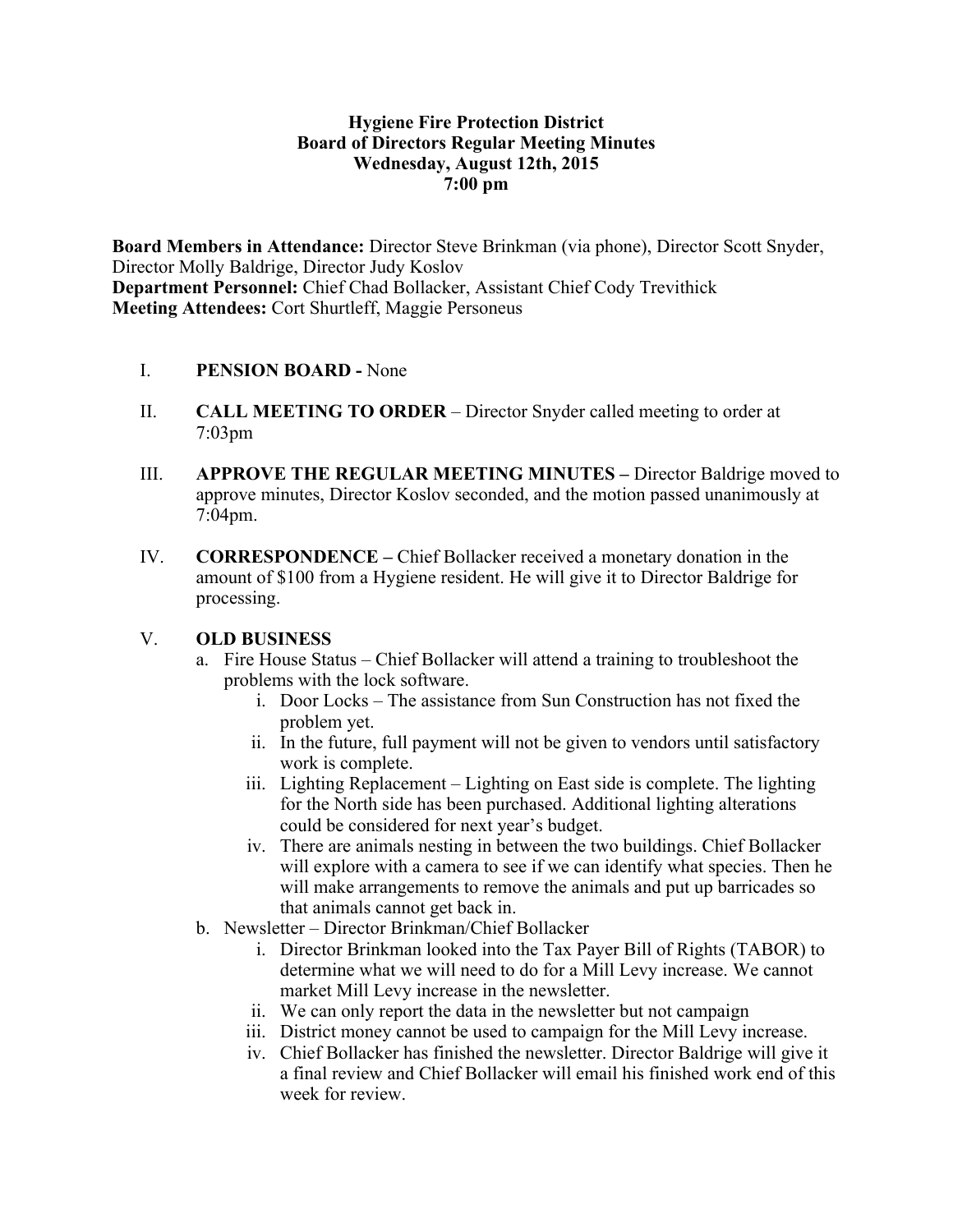- v. In order to have correct information for the obituary/honoring section of the newsletter, Assistant Chief Trevithick and Paul Bashor can help confirm the retiree information. Assistant Chief Trevithick confirmed Don Nelson passed away last year.
- vi. We do not have email addresses compiled to send out the newsletter yet.
- vii. The sign up option will be added to the website soon. Those emails will go into a database.
- viii. There will be banners posted on both sides of the building to give instructions for how to sign up for newsletter on the website.
- ix. We will only collect email addresses for now. We can obtain mailing addresses from the county.
- c. Planning Consultant Status Report Chief Bollacker
	- i. State of the District Directors should send feedback on the packet from ESCI to Chief Bollacker. ESCI wants feedback by this Friday.
	- ii. Proposal for Master Plan They sent a sample to review. It was generic and included a lot of the things that we are already paying for in ESCI's State of the District work. Director Snyder will contact ESCI and ask for a clearer scope that doesn't have any redundancy.
	- iii. There will be some property annexations from the Hygiene district into Longmont affecting the district in the future. Nothing large at this time. And zoning restrictions are keeping county property tax values (thus the District's income) static. There will be some property annexations
	- iv. Mr. Shurtleff asked, "What is the alternative to Hygiene having a separate fire district?"
		- 1. We want the residents of Hygiene to get the best medical and fire service available. If contracting with other fire districts is the best option ESCI could make that recommendation. The population of Hygiene isn't going to change much according to ESCI.
- d. Replacement Board Members
	- i. Mr. Shurtleff will attend meetings in September and October and then a decision will be made regarding Board Membership.
	- ii. Director Brinkman discussed board makeup with the consultant. The consultant recommends that we not have a current Hygiene Firefighter as a member of the board. A retired firefighter would be okay. There are approximately 5-7 retired firefighters that still live in the district and are not term limited. Term limitation expires after 4 years, so there may be more.
	- iii. Interest in expanding BOD to 7? We do not have a Charter or Bylaws and are currently following the SDA guidelines for BOD. Since the SDA guidelines are unclear about under what circumstances 5 or 7 is the correct number, Scott decided to table the idea of a 7 member BOD indefinitely.
	- iv. Future discussion regarding appointing one board member to be in charge of board development.
- e. 2830 Status Report Chief Bollacker
	- i. Was current motor new when installed? Yes, it was. Chief Bollacker spoke with another mechanic at Lucky's to see if it really needs a new motor.
	- ii. Cost to replace motor between 8,000-10,000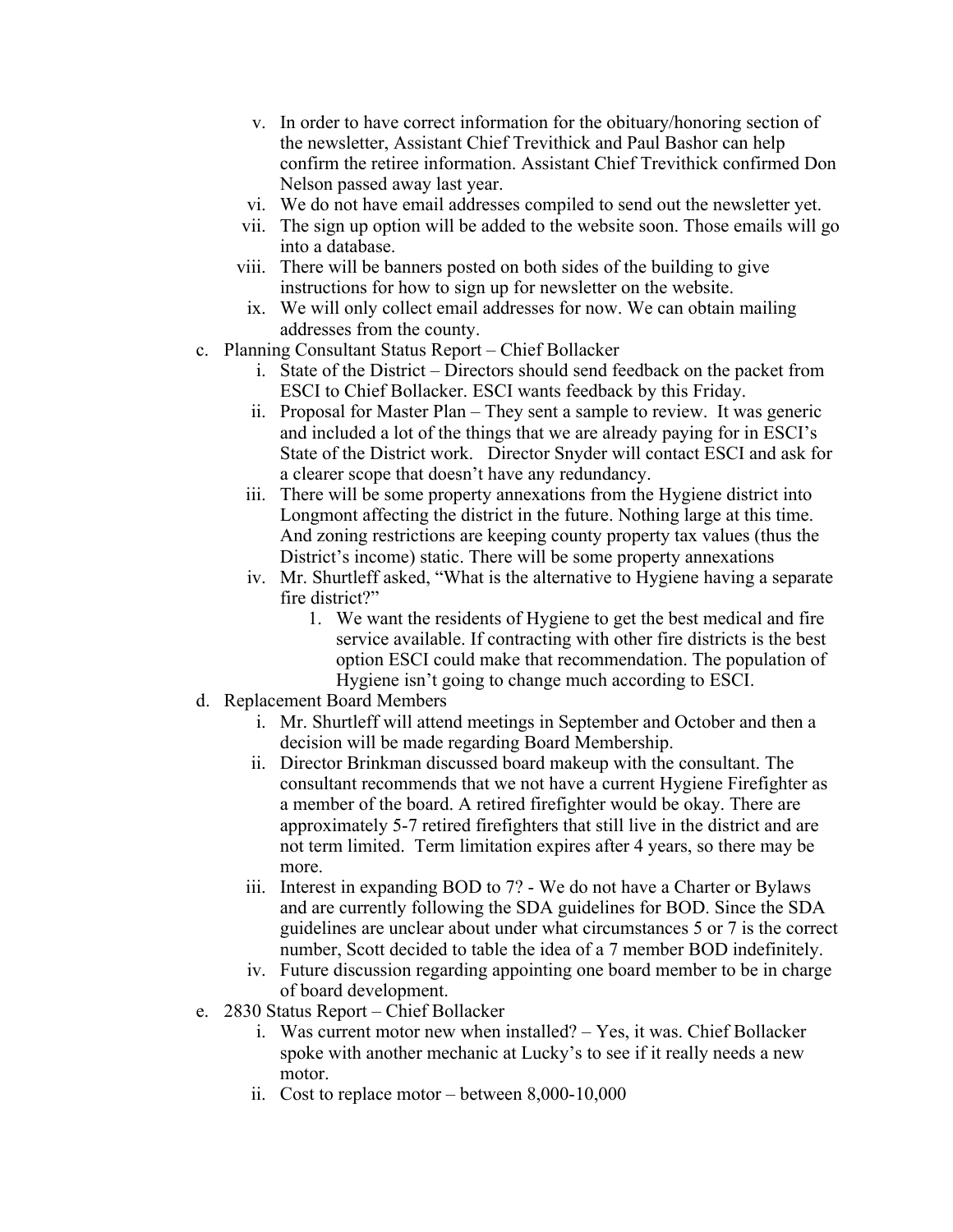- iii. Costs have been incurred for Brandon to inspect and work on the current motor.
- iv. Chief Bollacker will arrange for the truck to be towed to Lucky's.
- f. Replacement for 2830 Status Chief Bollacker
	- i. Specifications ready? Nothing complete yet. We are waiting for some quotes and will send out specs to other vendors as well.
	- ii. Bid Process Director Snyder will send Chief Bollacker contact information for vendors.
- g. 2802 Status Report Chief Bollacker
	- i. No new updates since we have decided not to replace the pumper at this time. We might consider in the future replacing that pumper with more extrication, rescue, and water rescue equipment.
	- ii. 2802 is currently listed a reserve unit as far as ISO is concerned.
- h. ISO Review Chief Bollacker
	- i. Chief Bollacker was contacted to start the ISO review process.
	- ii. Director Baldrige asked Chief Bollacker to explain what the review process entails.
		- 1. Every ten years, they look at data such as numbers of hydrants, apparatus, equipment, training, fire codes to determine the fire protection of the district.
	- iii. If our ISO score improves, fire insurance costs for property owners in the HFPD may decrease.
	- iv. Once a final score is determined, the public can be notified and residents may qualify for lower rates.
	- v. The ISO review process is mandatory.
- i. Board Members duties discussion/assignments
	- i. Director Secretary Position Director Koslov will meet with Director Baldrige and consider the option.
- j. New Attorney Director Snyder
	- i. Director Snyder contacted an attorney who declined because of a conflict of interest.
	- ii. Director Koslov made some suggestions that she found online and will send them to Director Snyder.
	- iii. Director Snyder will continue to contact new attorneys.

### VI. **NEW BUSINESS -** None

#### VII. **OFFICER'S REPORT –** Director Baldrige

- a. Treasurer's Report Total expenses are at 41% of budget at 58% of completion of the year. We are over budget in Professional fees due to the Consultants' fee and under budget in other categories.
	- i. Payroll is slightly over.
	- ii. There is some unspent money from education and equipment due to grants received.
	- iii. Director Baldrige consolidated some accounts at Wells Fargo.
	- iv. Director Koslov asked what we should be looking for in the financial records. Director Baldrige replied that we should look for discrepancies.
	- v. Rearrange signatories for financial institutions at Guaranty Bank.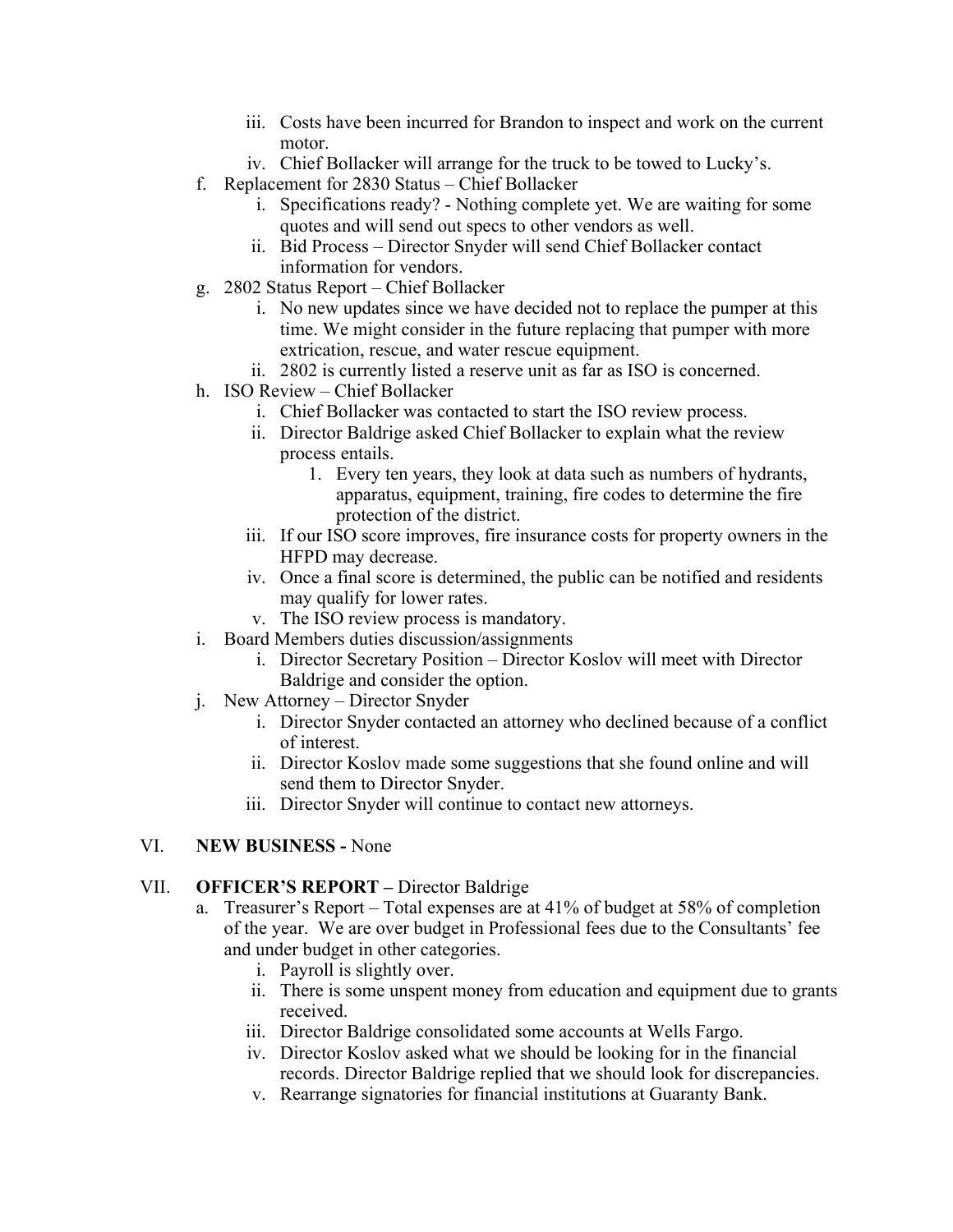- 1. Director Baldrige sent the minutes from last meeting so the bank can see that the signatories have been voted on and approved.
- 2. Once the cards are ready, Directors Snyder and Koslov can go to Guaranty Bank and sign.

## VIII. **FIRE CHIEF'S REPORT –**

- a. There were 11 calls in July
	- i. Medical 5, Lift Assist 1, Gas Leak 3, Electric Hazard 1, Smoke Report -1
- b. There were 14.5 hours of training in July
	- i. Fire/Rescue Training 7.5 Hours, Medical Training 7 Hours
- c. 2830 OOS. Being towed back beginning of next week and taken to a local shop that specializes in power stroke motors primarily the 6.0l motor.
- d. 2802 OOS. No new Information.
- e. Created a new position that we just started to advertise looking for a volunteer administrative assistant.
- f. Truck Committee- waiting on a quote price from Skeeter.
- g. Department Appreciation Steak Dinner July 25th, had a decent turn out.
- h. National night out in Lyons went well lots of public interaction.
- i. Met with Ron Tribbett from Fire Pak and went over department's renewal policy.
- j. Pella Corner Animal Clinic donated a Pet Oxygen Mask kit. Valued at approximately \$90.00
- k. Amgen Donated Enclosed trailer, scoops, back board, stokes basket, lighting, water igloo coolers, decon pools and misc. Valued at approximately \$15,000.
- l. ISO Review under way.

# IX. **AUDIENCE BUSINESS –**

- a. Director Koslov will not be here for the September meeting. She will send comments via email.
- b. Director Brinkman will be in Longmont for September meeting.
- c. Chief Bollacker will Skype in for the October meeting.
- d. There is an SDA conference September  $23<sup>rd</sup> 25<sup>th</sup>$  in Keystone, CO. Registration fees and hotel charges can be paid for Board Members that want to attend.

# X. **DEEP DIVE –** Discussion of Post Office building

- a. Lease is up May or June 2016.
- b. Discussion on a lease extension will occur in a future meeting. Director Baldrige suggested that if the lease is renewed, an increase in rent should be considered.
- c. Former Director Aschenbrenner might have looked into the value of the property.
- XI. **ADJOURNMENT** Director Snyder moved to adjourn. Director Brinkman seconded, and it passed unanimously at 8:40pm.